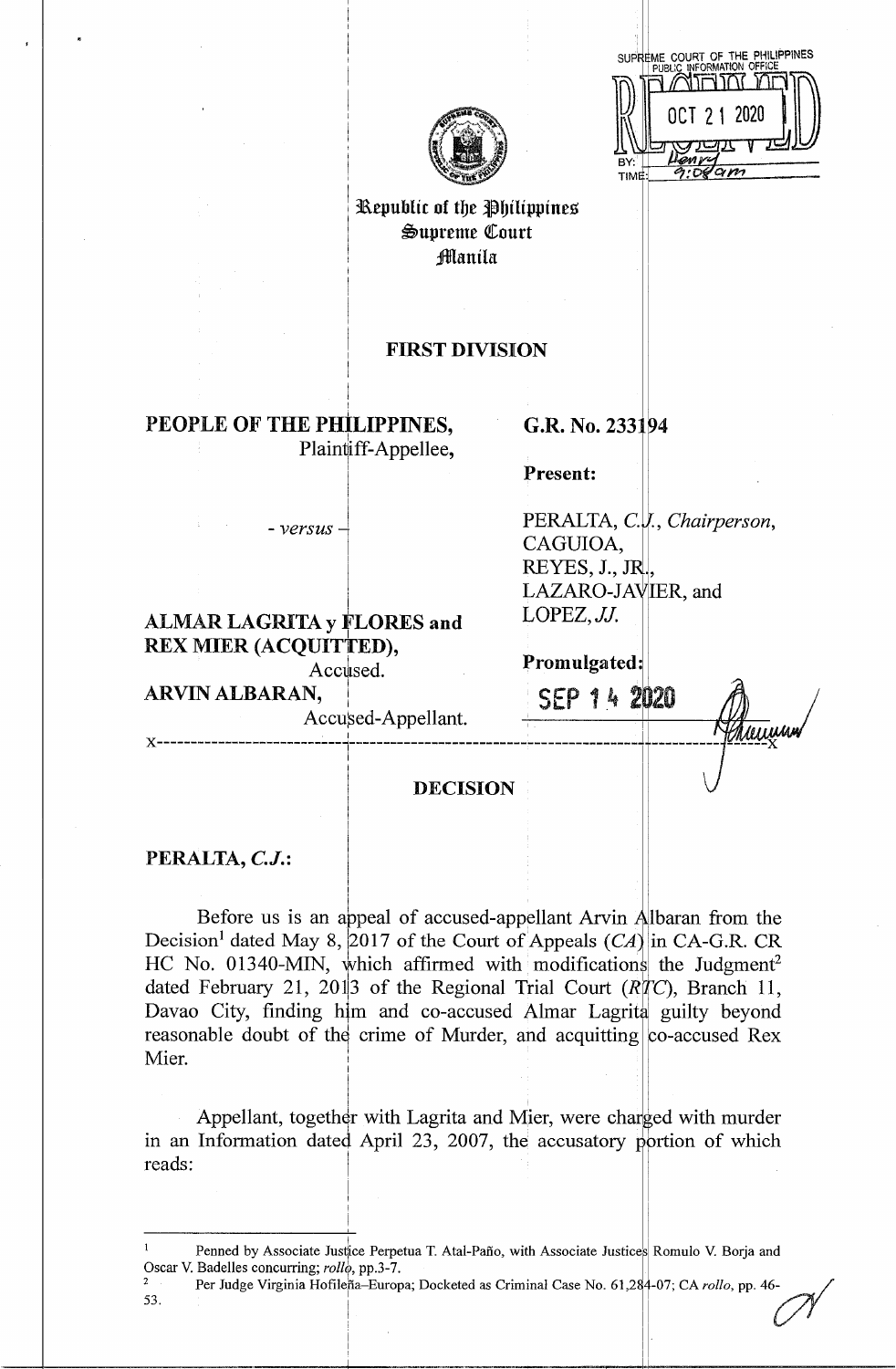That on or about April 21, 2007, in the City of Davao, Philippines, and within the jurisdiction of this Honorable Court, the accused Almar Lagrita, armed with an ipil-ipil firewood, conspiring and confederating with all the other above-named accused, with intent to kill and with treachery, willfully, unlawfully and feloniously struck with said Ipil-ipil firewood the nape of one Reynald Giron, which caused the latter's death.

Contrary to law.<sup>3</sup>

Upon arraignment, all three accused, $4$  duly assisted by their respective counsels, entered a plea of not guilty. Trial thereafter ensued.

The prosecution presented the testimonies of Police Chief Inspector Alex Uy *(PC] Uy),* PO3 Gennie Palma *(P03 Palma),* Rogelio Giron, Angela Abariento, Jomar Pesania *(Pesania)*,<sup>5</sup> and Benjie Lapuz *(Lapuz)*.<sup>6</sup> Their testimonies established the following facts:

At 9:30 in the evening of April 21, 2007, Reynald Giron (victim *Reynald)* together with Lapuz, who was seated beside him, and Pesania, were having a conversation in front of Jeffrey store located at Phase 2, Molave Homes, Indangan, Davao City.<sup>7</sup> Later, the group of Lagrita, Mier and appellant arrived at the store.<sup>8</sup> Reynald and Lapuz then stood up thinking that the group would buy something.<sup>9</sup> Lagrita went behind Reynald and suddenly, with a piece of firewood, struck the latter on the lower portion of the back of his neck causing him to fall on the ground.<sup>10</sup> Mier, with appellant standing by, warned Reynald'sl companions, Pesania and Lapuz, saying "*ayaw Kalampag*" (*don't react or* resist).<sup>11</sup> Lagrita, using the same firewood, also struck Lapuz hitting him on his forehead, right shoulder, and neck. Lapuz then fell down on his buttocks while parrying the attack.<sup>12</sup> Lagrita, appellant and Mier fled the scene together. Lapuz then helped Reynald who was then bleeding from his neck.<sup> $13$ </sup> While Pesania ran to the house of his uncle-in-law Rodil Giron, who is the brother of Reynald, to inform him of what happened, and together they went back to the crime scene,<sup>14</sup> and saw Reynald lying face down on the ground and was no longer breathing. <sup>1</sup>

- <sup>5</sup>Sometimes spelled as "Pisana" in some parts of the records.
- Sometimes spelled as "Lapus" in some parts of the records.

Records, p. 1.

<sup>4</sup>Lagrita was arraigned on May 7, 2007, *id.* at 20; Mier on July 31, 2009, *id.* at 97; Appellant Albaran on September 4, 2009, *id.* at 112. <sup>1</sup>

<sup>7</sup>TSN, September 3, 2007, pp. 14-15; TSN, September 23, 2007, p. 34; TSN, September 14, 2007, pp. 5-8.

<sup>&</sup>lt;sup>8</sup> TSN, September 3, 2007, p. 16.<br><sup>9</sup> TSN, September 14, 2009, p. 12.

<sup>&</sup>lt;sup>10</sup> TSN, September 3, 2007, p. 22; TSN, September 23, 2007, pp. 37-41.<br>
<sup>11</sup> TSN, September 3, 2007, p. 22; TSN, September 8, 2009, p.16.<br>
<sup>12</sup> TSN, September 3, 2007, p. 24; TSN, September 23, 2007, pp. 39-40.<br>
<sup>13</sup> ISN,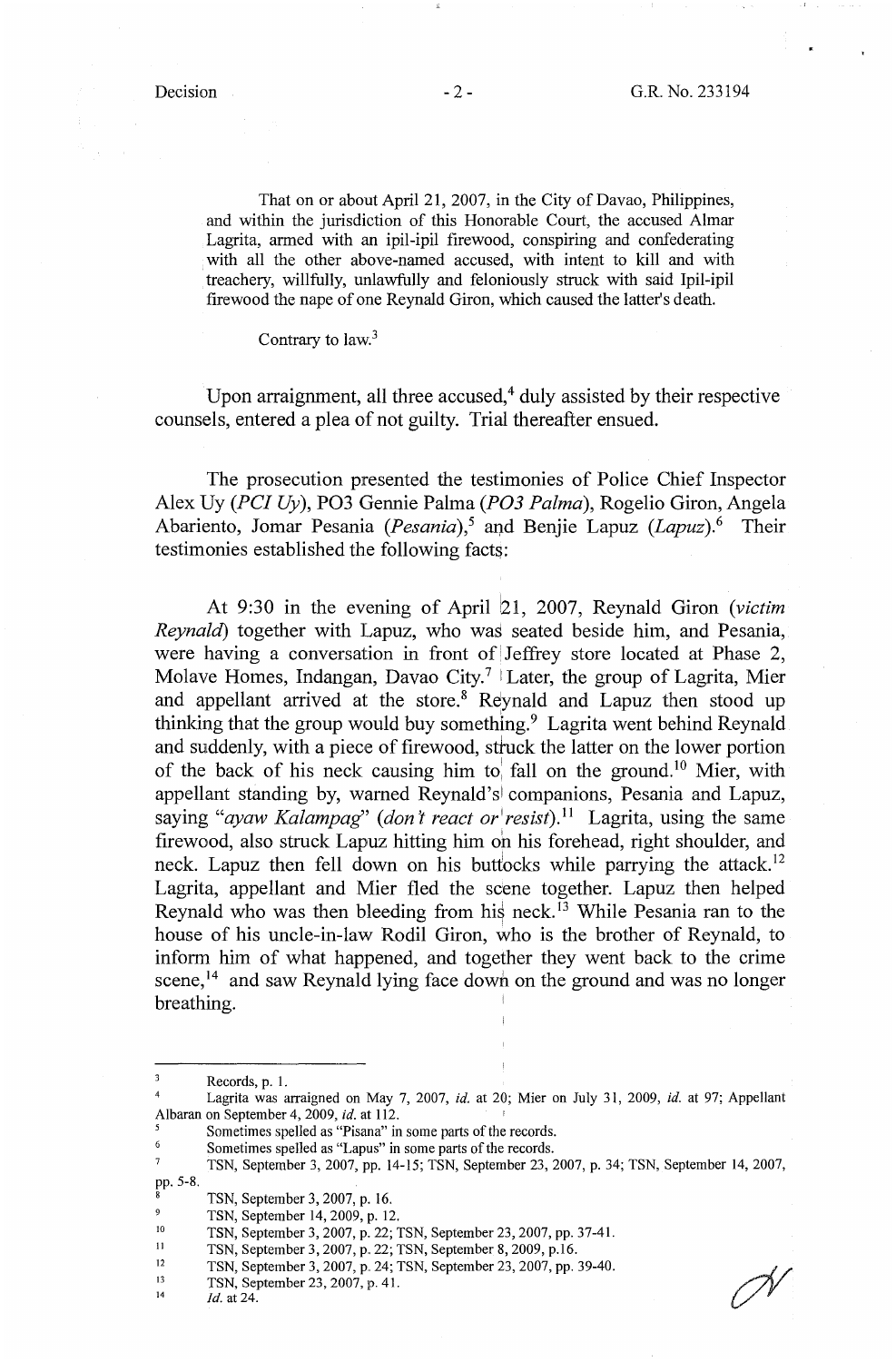PO3 Palma and another policeman of the Buhangin Police Precinct were dispatched to the crime scene and they saw overturned chairs and disarrayed pieces of firewoods. It was learned that Lagrita, Mier and appellant were the suspects in striking or hitting the victim. The policemen went to Lagrita's house and invited him to the station for questioning and later turned him over to the investigation officer. PO3 Palma recovered from the crime scene the piece of firewood with traces of blood which was allegedly used in striking Reynald's nape. <sup>15</sup>

PCI Uy, a Medico-Legal Officer of Davao City, conducted an autopsy on Reynald's corpse. He found a contusion and lacerated wounds at the back area of the head, but found no external injuries like contusion or wound as well as internal injuries in the body.<sup>16</sup> He certified that the cause of Reynald's death was intracranial hemorrhage secondary to traumatic blunt injuries.<sup>17</sup>

I I

I

I

I I

Rogelio<sup>18</sup> and Angela,<sup>19</sup> victim Reynald's brother and sister, respectively, testified on the expenses incurred for the funeral and burial of Reynald, but were not able to present all the receipts thereof.

On the other hand, the defense presented a totally different scenario.

Lagrita testified that he only started living in Molave Homes, Indangan, Davao City on April 4, 2007 and had stayed there for only two weeks.<sup>20</sup> At 9:00 p.m. of April 21, 2007, he was at home waiting for the call of his wife when a patrol car passed by and the policemen asked him if he knew a certain Rex Mier who had a tattoo.<sup>21</sup> He denied knowing him, but he was still brought to the station since he had a tattoo on his right arm and was detained.<sup>22</sup> Later, witnesses Pesania and Lapuz arrived at the station and confirmed that he was not Rex Mier, but claimed that he was also with the latter. He was shocked to learn of the murder charge.<sup>23</sup> He denied knowing Pesania and Lapuz as he met them only at the police station.

I Mier narrated that at 8:00 p.m. of April 21, 2007, he was on his way home to New Corella, Davao del Norte, coming from Cabantian, Davao, and decided to stop by Molave Homes, Indangan, to visit his older brother Reynaldo Mier who, however, was not around.<sup>24</sup> He then went to Jeffrey's

- 
- 
- 19 TSN, November 19, 2007, p. 10.<br>
<sup>20</sup> TSN, October 6, 2008, p. 4.<br>
<sup>21</sup> *Id.* at 9-10.<br>
<sup>22</sup> *Id.* at 11-12
- 

22 *Id.* at 11-12.<br>
23 *Id.* at 14.

<sup>15</sup> TSN, September 4, 2007, pp. 5-15.<br>
<sup>16</sup> TSN, September 3, 2007, pp. 6-7.<br>
<sup>17</sup> Records, p. 12.<br>
<sup>18</sup> TSN, October 8, 2007, p. 4.

<sup>&</sup>lt;sup>16</sup> TSN, September 3, 2007, pp. 6-7.<br>
Records, p. 12.<br>
<sup>17</sup> TSN, October 8, 2007, p. 4.

TSN, May 31, 2010, pp. 6-8.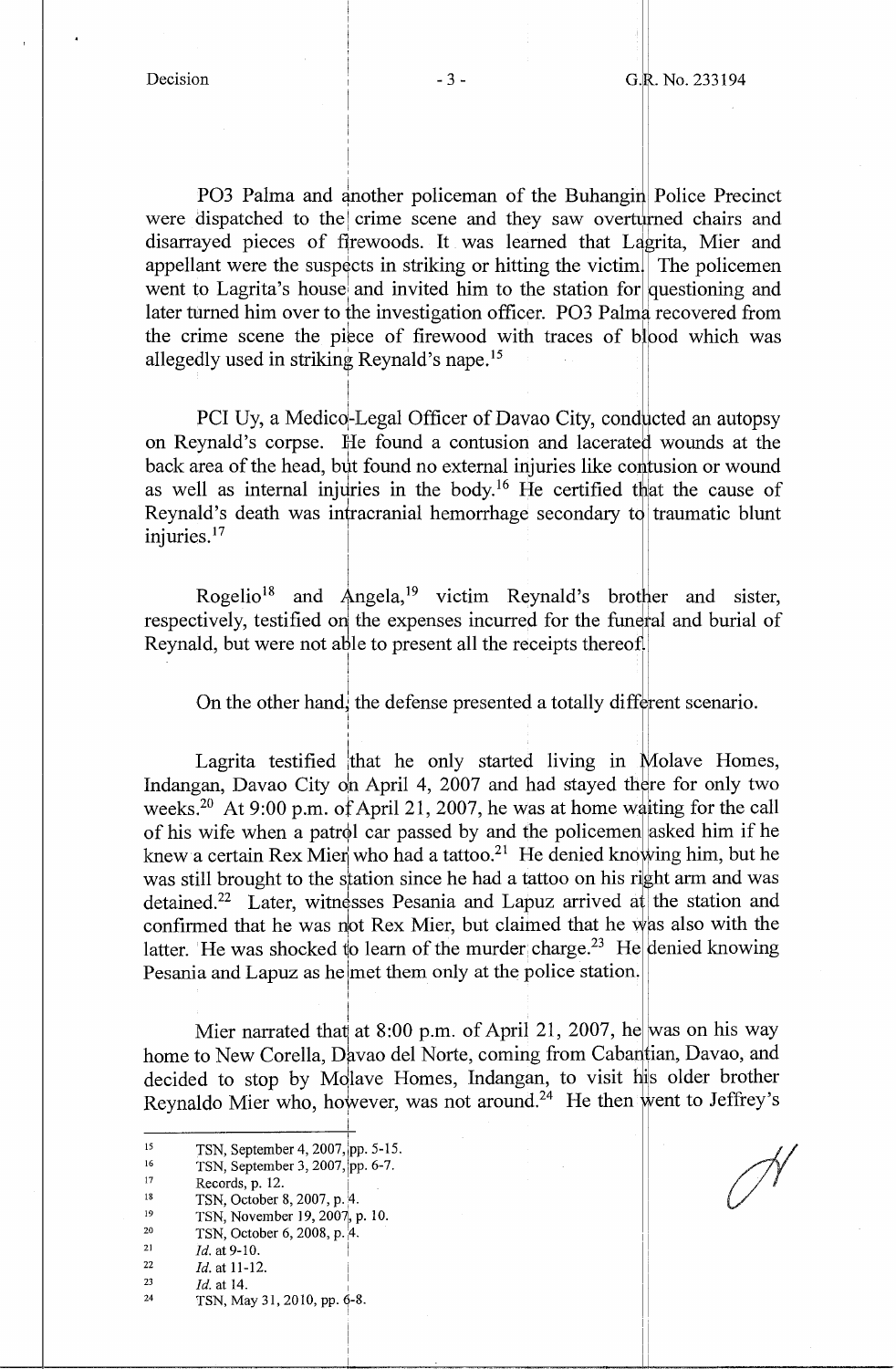store at 9:30 p.m. to buy cigarettes and saw five (5) people drinking, which included Lapuz, a co-worker at Molave Homes where he used to work.<sup>25</sup> He then proceeded home at 10:00 p.m. He only learned of the murder charge against him upon his arrest on his wedding day. $^{26}$ 

Appellant admitted that he knew his co-accused Mier, being his cousin, but denied knowing his co-accused Lagrita. On the night of April 21, 2007, he was on his way home from his aunt's house and passed by Jeffrey's store in Molave Homes to buy noodles.<sup>27</sup> He saw people drinking outside the store and was invited by the victim for a drink, but he refused. When he was about to leave, victim Reynald prevented him and suddenly punched him on his left jaw. He fell on the ground and Reynald started kicking him. He then saw pieces of firewood piled at the store and took one piece and hit Reynald on his chest.28 When Reynald turned his back on him to get a piece of wood, he struck the former's nape.29 He was then attacked by Reynald's companions so he tried to strike them back and ran away. He did not intend to kill Reynald, but was merely defending himself, and denied conspiring with the other co-accused.<sup>30</sup>

On February 21, 2013, the RTC issued its Judgment, the dispositive portion of which reads:

Wherefore, in view of all the foregoing, judgment is hereby rendered finding Almar Lagrita and Arvin Albaran GUILTY beyond reasonable doubt of the crime of MURDER as penalized under Art. 248 of the Revised Penal Code. They are hereby sentenced to suffer the penalty of *reclusion perpetua.* 

They are, likewise, sentenced to pay the heirs of the deceased Reynald Giron, jointly and severally, the amount of FIFTY THOUSAND  $(P50,000.00)$  PESOS as civil indemnity and the further sum of THIRTY $[-]$ FIVE THOUSAND FIVE HUNDRED THIRTY-FOUR [PESOS] and FIFTY-FOUR CENTAVOS (P35,534.54) as actual damages.

Accused Rex Mier is hereby ACQUITTED for failure of [the] prosecution to establish his guilt beyond reasonable doubt.

The City Warden of the Davao City Jail is hereby ordered to release Rex Mier from detention immediately unless he is being held for another crime.

SO ORDERED.<sup>31</sup>

28 *Id.* at 6-7.

30 *Id.* at 9-10.

<sup>25</sup>  *Id.* at 8-10.

<sup>26</sup>  *Id.* at 11.

<sup>27</sup>  TSN, March 14, 2011, p. 4.

<sup>29</sup> *Id.* at 7-8.

<sup>31</sup>  CA *rollo,* pp. 52-53.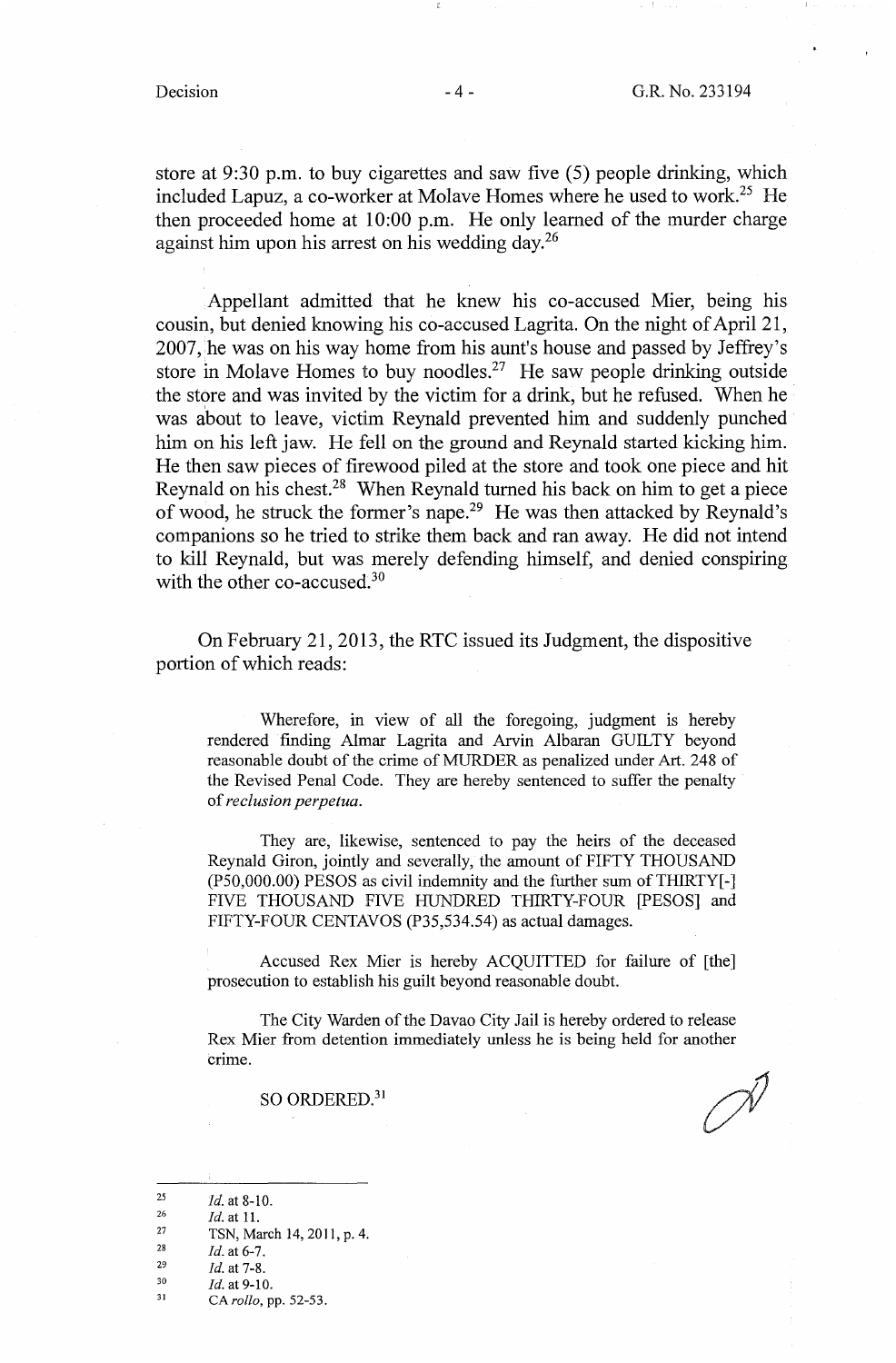I

I I

I I

I I I

The RTC gave credence to the testimonies of prosecution witnesses Pesania and Lapuz that they saw Lagrita hit Reynald on the nape causing the latter to fall on the ground unconscious and died. It found their testimonies to be positive and straightforward. The RTC did not accept appellant's claim of self-defense finding that even if Reynald first attacked him, there was unreasonable necessity of striking Reynald on the nape with a wood which was fatal.

The RTC found the presence of treachery when Lagrita picked up a piece of firewood and struck Reynald on the nape knowing that it would incapacitate the latter; and the attack was sudden and Reynald was hit from behind. <sup>1</sup>

The RTC ruled that the prosecution failed to establish conspiracy among the accused. However, since appellant admitted that he hit Reynald with a piece of firewood without intending to cause his death, the RTC held that Lagrita and appellant acted on their own volition. On the other hand, it found that Mier was not categorically mentioned by the witnesses as having hit Reynald and was not shown to have conspired and participated in the killing.

Lagrita and appellant filed a Notice of Appeal. However, the Appellant's Brief filed with the CA pertained only to appellant Albaran.

On May 8, 2017, the CA rendered its assailed Decision, the decretal portion of which reads:

WHEREFORE, the appeal is DENIED. The February 21, 2013 Judgment of the Regional Trial Court, Branch 11, Davao City in Criminal Case No. 61,284-07 for MURDER is AFFIRMED with MODIFICATIONS. The accused are ORDERED to pay, jointly and severally, the victim's heirs  $P50,000.00$  as moral damages,  $P30,000.00$  as exemplary damages, and P75,000.00 as civil indemnity, in addition to the award of actual damages of P35,534.54. All monetary awards shall earn an interest of 6% per annum from the finality of this judgment until fully paid.<sup>32</sup>

The CA rejected appellant's allegations of unlawful aggression on the part of victim Reynald as it was not corroborated by any evidence other than his self-serving testimony which was short of the required clear and convincing evidence. It found unmeritorious appellant's contention that his testimony should be given more credence than that of the prosecution's version which is replete with inconsistencies; and found the testimonies of the prosecution witnesses to be consistent and coherent on substantial points the prosecution witnesses to be consistencies, and found the resultionnes of<br>the prosecution witnesses to be consistent and coherent on substantial points<br>and the noted discrepancies were sufficiently explained and justifi

I I I I'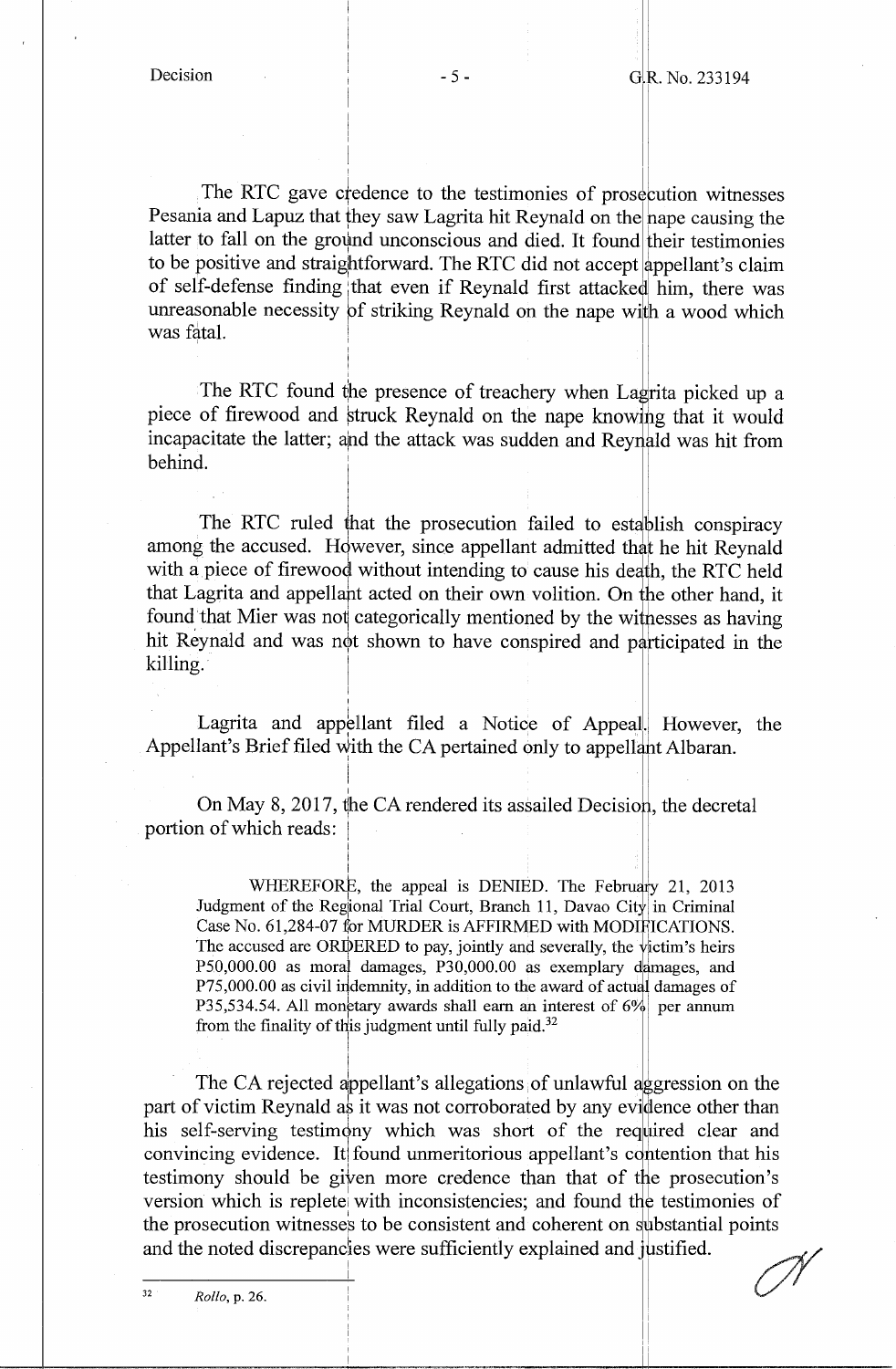The CA, nevertheless, ruled that granting, in line with appellant's defense, that it was the victim who started the commotion, the unlawful aggression had already ceased to exist when he struck the victim's nape.

The CA found the presence of treachery as the attack on Reynald was done not only in an unexpected and swift manner but with the means that would make him improbable to perceive it.

Dissatisfied, appellant files the instant appeal.

Appellant and the Office of the Solicitor General were required to submit their Supplemental Briefs, if they so desire.<sup>33</sup> However, both parties filed their respective Manifestations that they are no longer filing Supplemental Briefs, thus adopting the allegations and arguments in their respective Briefs filed with the CA.

Appellant contends that the CA erred in convicting him despite the failure of the prosecution to prove his guilt beyond reasonable doubt and when it failed to appreciate his claim of self-defense.

Appellant argues that prosecution witnesses Pesania and Lapuz gave conflicting testimonies on material points, *i.e.,* on the malefactors, and the attending circumstances prior to the striking of a piece of firewood on the victim Reynald. As to Pesania, appellant claims that during his testimony on September 8, 2009, he categorically declared that it was Lagrita who struck Reynald on the nape with the use of a piece of firewood. However, when he was asked during the earlier hearing held on September 3, 2007 as to who he was referring to when he said that they immediately struck without saying anything, his answer was Tata Mier. With respect to Lapuz, appellant avers that while Lapuz identified Lagrita as the one who struck Reynald, he had also said that appellant struck them. Hence, appellant alleges that with the cited material inconsistencies, it can be gainfully said that these witnesses' account on the occurrence which led to the demise of Reynald cannot be appreciated against him.

We are not convinced.

We have gone over the records of the case and found that the alleged inconsistencies cited by appellant were properly explained by the witnesses in their subsequent testimonies. As to Pesania, he declared in his testimony on September 3, 2007, that it was Tata Mier who struck them. Upon a follow up question on him, he declared that Tata Mier struck nobody.<sup>34</sup> He

<sup>33</sup> Resolution dated October 2, 2017, *id.* at 33.<br><sup>34</sup> TSN, September 3, 2007, p. 16.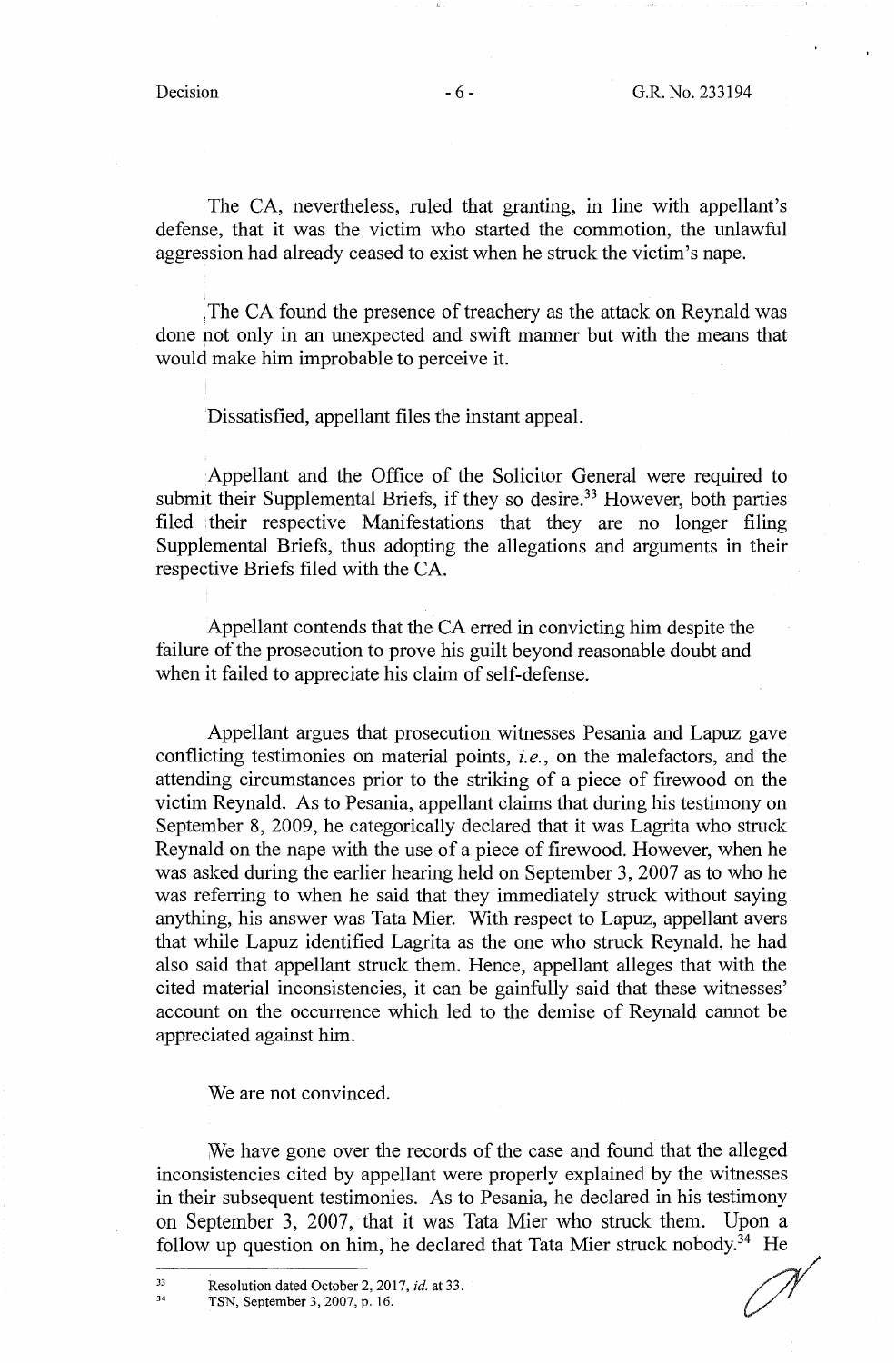was then asked to explain the contradiction of his statement and he said that he was nervous.<sup>35</sup> However, after he was no longer feeling nervous,<sup>36</sup>the had unequivocally identified Lagrita as the one who struck Reynald.<sup>37</sup> In fact, when he was called again to testify two years after the arrest of appellant and Mier, he never wavered in his identification of Lagrita as the one who struck Reynald despite the intehse cross examinations of the two defense counsels.

On the other hand, we found that Lapuz had also consistently identified Lagrita as the one who struck Reynald and him. While he had mentioned once that appellant had struck them, he clarified that it was because the accused were in a group and they were together.<sup>38</sup> However, he clearly declared throughout his testimony that it was Lagrita who struck clearly declared throughout his testimony that it was Lagrita who struck<br>Reynald. In fact, he tapped Lagrita's shoulder when he was asked to identify the latter. $39$ i

I

I !

While Pesania and Lapuz had positively identified Lagrita as the one who struck Reynald with a piece of firewood that caused his death on the night of April 21, 2007, appellant, however, testified and insisted that he was the one who struck Reyhald in self-defense. He stated that on the night of April 21, 2007, he passed by a store on his way home to buy noodles when he noticed five people drinking outside the store. He was then invited by the victim Reynald, who was already intoxicated, for a drink but he refused; that he was already on the ground. He fell down near the pieces of wood that the Reynald got angry and punched him and continued to kick him even when store was selling, picked up a piece of firewood and hit Reynald on the chest; and that when Reynald turned his back and took a piece of wood, he then struck him on the nape.  $40$ 

Appellant's narration was not at all proven by the evidence on record. Notably, the alleged drinking session among the victim Reynald and his companions never happened. Witness Pesania denied that they were drinking on that fateful night,<sup>41</sup> which found corroboration from PO3 Palma when he testified that he only saw upturned chairs and disarrayed pieces of firewood at the crime scene,  $42$  and the firewood used in striking Reynald. We quote, with approval, the CA's disquisition on this matter, thus:

It bears noting that when PO3 Jennie Palma and his team arrived at the crime scene, it was still in disarray. The said authorities saw firewood and chairs scattered. Even the weapon used was still there. Apparently, the scene was left as it was after the commotion. Yet, the authorities, upon inspecting the area, found neither glasses nor liquor bottles or anything that I

- 36 *Id.* at 20.
- 37 Id. at 21.
- 38 TSN, September 14, 2009\ p. 24.
- 39 TSN, September 14, 2009, p. 6; TSN, September 23, 2007, pp. 35-36.
- 40 TSN, March 14, 2011, pp. 7-8.
- 41 TSN, September 8, 2009, pp. 14, 39.
- 42 TSN, September 4, 2007, p. 7.

<sup>35</sup>  *Id.* at 19.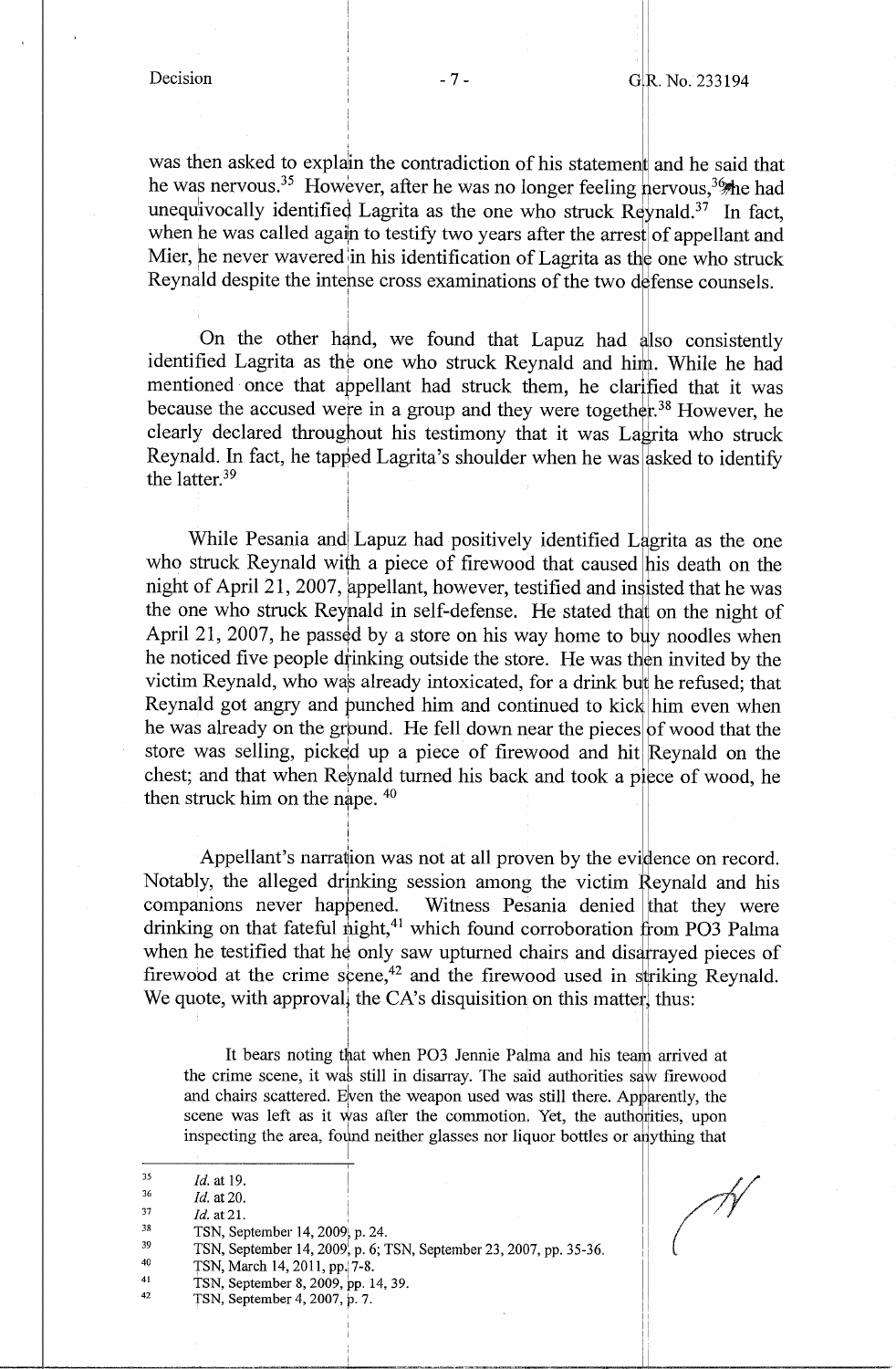would indicate that there were people drinking there at that time. It is also highly unlikely, if not absurd, that the said victims or the store owner took pains to hide the liquor bottles but left everything else in a mess. In short, the evidence clearly supports the witnesses' attestations that they were not drinking at the time of the incident.

Consequently, accused-appellant did not adequately establish, at the outset, that the victims were indeed drinking then. Such failure is fatal because it belies the accused-appellant's version of events upon which his claim of self-defense is mainly anchored. The evidence on record shows not even the slightest suggestion that the victims were drinking at the time of the fateful incident. Thus, the truthfulness of accused-appellant's story is aptly disrupted. Evidence to be believed must not only proceed from the mouth of a credible witness but must foremost be credible in itself.<sup>43</sup>

Furthermore, appellant's allegation that he also hit Reynald on the chest with a piece of firewood was also belied by PCI Uy's Medico-Legal Report dated April 30, 2007 where he stated that there were no remarkable findings noted on the chest and abdomen and other extremities of Reynald, but only contusion and lacerated wound along the posterior midline of the occipital region. 44 Such finding even corroborated the prosecution witnesses' testimonies that Reynald was only hit on the nape once by Lagrita.

Another factor that would militate against appellant's version is the fact that even when he learned the day after such fateful encounter that the person he allegedly struck with a firewood died,<sup>45</sup> he did not voluntarily surrender himself to the police or the authorities to prove his innocence. In fact, he was only arrested two years after the incident. Jurisprudence has repeatedly declared that flight is a veritable badge of guilt and negates the plea of self-defense. 46 The flight of an accused, in the absence of a credible explanation, would be a circumstance from which an inference of guilt may be established "for a truly innocent person would normally grasp the first available opportunity to defend himself and to assert his innocence."47

Verily, the issue of credibility, when it is decisive of the guilt or innocence of the accused, is determined by the conformity of the conflicting claims' and recollections of the witnesses to common experience and to the observation of mankind as probable under the circumstances.<sup>48</sup> It has been appropriately emphasized that "[w]e have no test of the truth of human testimony, except its conformity to our lmowledge, observation, and experience. Whatever is repugnant to these belongs to the miraculous and is outside of judicial cognizance."<sup>49</sup>

<sup>43</sup>*Rollo,* p. 18. (Citations omitted) 44 Records, p. 30. 45 TSN, March 14, 2011, p. 15. 46 *People v. Danilo Japag and Alvin Liporada,* G.R. No. 223155, July 23, 2018.

<sup>47</sup> *Id.* 

<sup>48</sup>  *Medina, Jr. v. People,*  724 Phil 226,238 (2014).

<sup>&</sup>lt;sup>49</sup> *Id.*, citing Salonga, Philippine Law on Evidence, 3rd Ed., 1964, p. 774, quoting New Jersey Vice  $\frac{1}{\sqrt{2}}$ Chancellor Van Fleet in Daggers v. Van Dyck, 37 N.J. Eq. 130.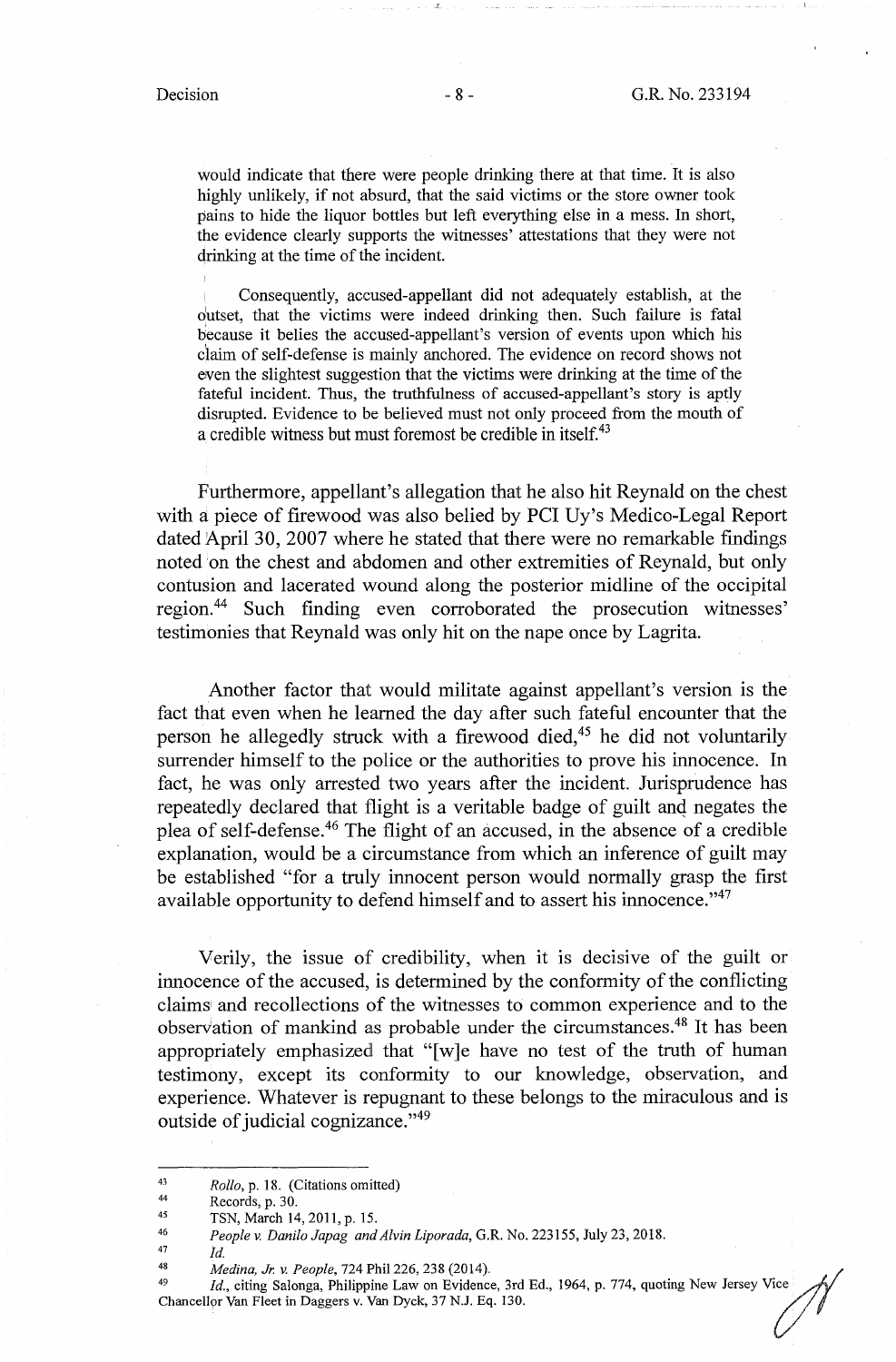In the contract of the contract of the contract of the contract of the contract of the contract of the contract of the contract of the contract of the contract of the contract of the contract of the contract of the contrac

·,, ..

I

We, therefore, find the evidence presented by the prosecution to be more credible than that of the appellant. As the RTC found, witnesses Pesania and Lapuz were positive and straightforward in declaring that appellant's group arrived at the store where they, together with victim Reynald, were having a conversation; that without provocation, Lagrita struck Reynald's nape with a piece of firewood which caused the latter's death. When it comes to credibility, the trial court's assessment deserves great weight, and is even conclusive and binding, if not tainted with arbitrariness or oversight of some fact or circumstance of weight and influence. The reason  $\overline{\text{I}}$  s obvious. Having the full opportunity to observe directly the witnesses' deportment and manner of testifying, the trial court is in a better position than the appellate court to evaluate testimonial evidence properly.<sup>50</sup> The rule finds an even more stringent application where the said findings are sustained by the Court of Appeals.<sup>51</sup> Here, we find no cogent reason to deviate from the findings of both lower courts.

Moreover, the records failed to show any ill motive on the part of the prosecution witnesses to falsely testify against all the accused. Jurisprudence also tells us that where there is no evidence that the witnesses for the prosecution were actuated by ill motive, it is presumed that they were not so actuated and their testimony is entitled to full faith and  $\frac{1}{2}$  redit.<sup>52</sup> In fact, Lagrita<sup>53</sup> and Mier<sup>54</sup> even declared that they did not know nor had any fight with the two prosecution witnesses before the fateful incident happened on April 21, 2007.

The RTC did not find conspiracy in the killing of Reynald. It found Lagrita as the one who hit Reynald with a piece of firewood that caused the latter's death and found him guilty of murder. It also convicted appellant of murder based on his admission of killing Reynald in self-defense which was not proved. It then acquitted Mier for failure of the prosecution to prove his guilt beyond reasonable doubt. On the other hand, while the CA discussed the failure of appellant to prove his claim of self-defense, it did not make any finding of fact on whether there was conspiracy among the accused, thus affirming the RTC finding of the absence of conspiracy.

I We find that conspiracy attended the killing of Reynald.

Conspiracy exists when two or more persons come to an agreement concerning the commission of a felony and decide to commit it. It comes to life at the very instant the plotters agree, expressly or implied, to commit the

I I

<sup>50</sup>*People v. Lusabio, Jr. et~!.,* 619 Phil. 558, 584 (2009), citing *People v. E;,,cultor,* 473 Phil. 717, 730 (2004). 619 Phil. 558, 584 (2009), citing *People v. Escultor*, 473 Phil. 717,<br>87, 103 (2008).

<sup>51</sup>  *People v. Ballesta,* 588 Phil. 87, 103 (2008).

<sup>52</sup> *People v. Dadao, et al.*, 725 Phil. 298, 310-311 (2014).<br>
53 TSN, October 6, 2008, p. 18.<br>
54 TSN, May 31, 2010, p. 15.

TSN, May 31, 2010, p. 15.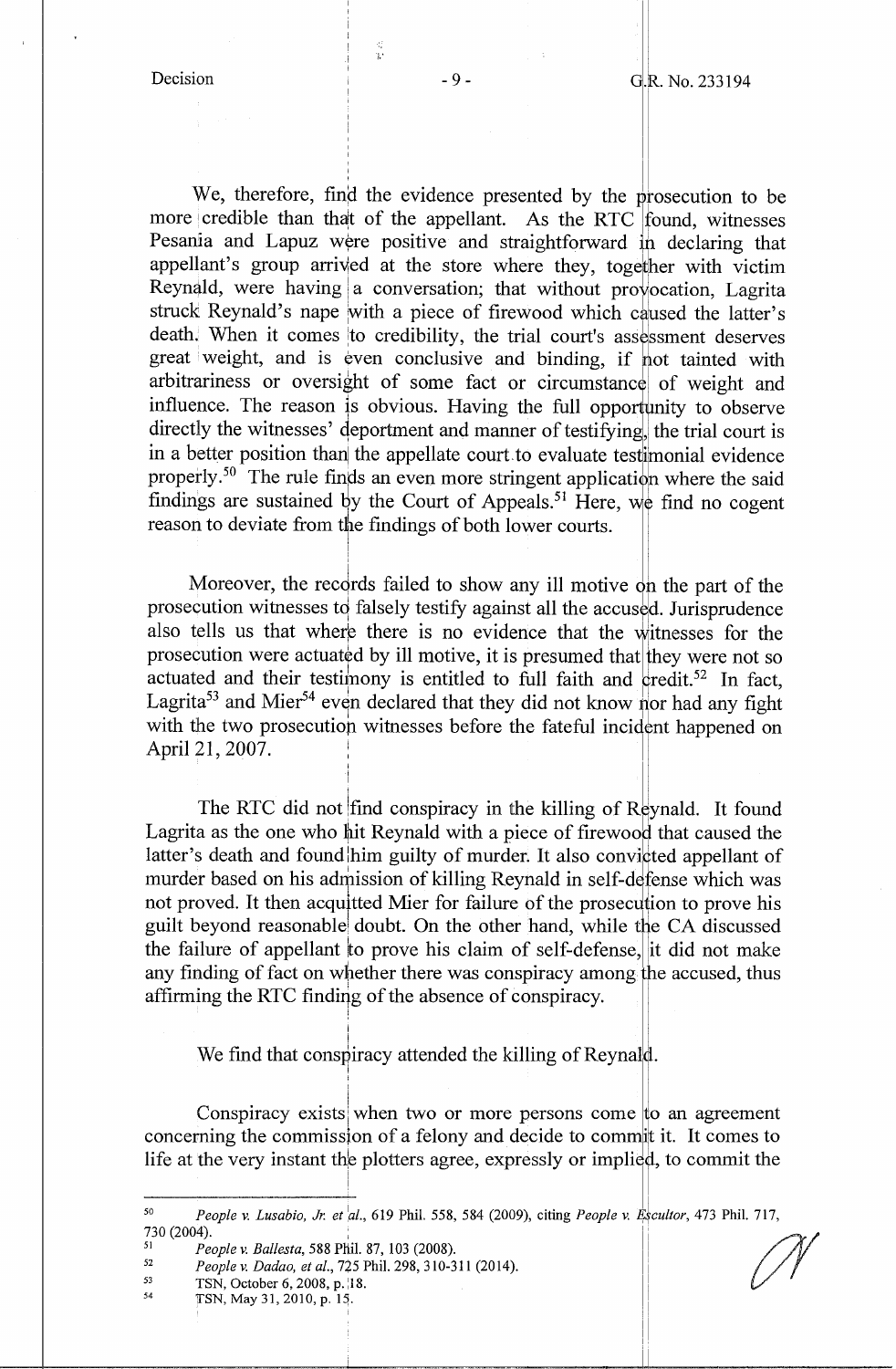*\_t\_* 

 $\ldots$  .  $\blacksquare$ 

felony and forthwith, to actually pursue it.<sup>55</sup> Conspiracy need not be proved by direct evidence. It may be inferred from the concerted acts of the accused, indubitably revealing their unity of purpose, intent and sentiment in committing the crime.<sup>56</sup> Thus, it is not required that there was an agreement for an appreciable period prior to the occurrence, it is sufficient that the accus¢d acted in concert at the time of the commission of the offense and that they had the same purpose or common design, and that they were united in its execution.<sup>57</sup>

In this case, it was established that appellant, together with Lagrita and Mier, arrived at Jeffrey's store where Reynald and his companions were conversing. Lagrita then went at the back of Reynald and without any warning, hit him with a piece of firewood which caused him to fall on the ground. Appellant and Mier were standing in front of the victim and his companions, and undoubtedly, their presence gave Lagrita the moral support he needed as they were of equal number with the victim's group. Their act of staying in close proximity while the crime is being executed served no other purpose than to lend moral support by ensuring that no one could interfere and prevent the successful perpetration thereof.<sup>58</sup> In fact, appellant did not prevent Lagrita from hitting the victim with a piece of firewood, while Mier even uttered *"ayaw Kalampag' (don't react or resist)". <sup>59</sup>* Notably, after the victim fell on the ground, Lagrita also hit Lapuz. Appellant, together with Lagrita and Mier, ran together.<sup>60</sup>

While it was only Lagrita who struck Reynald which caused his death, appellant and Mier are also liable since the act of Lagrita is the act of all coconspirators. Indeed, one who participates in the material execution of the crime by standing guard or lending moral support to the actual perpetration thereof is criminally responsible to the same extent as the actual perpetrator, especially if they did nothing to prevent the commission of the crime.<sup>61</sup> Hence, appellant's liability is based on his being a co-conspirator. However, since Mier had already been acquitted by the RTC which is already final and executory, only appellant should be held liable as a co-conspirator.

We agree with the RTC and the CA that treachery attended the commission of the crime that qualified the killing of Reynald to murder. Paragraph 16, Article 14 of the Revised Penal Code defines treachery as the direct employment of means, methods, or forms in the execution of the crime against persons which tend directly and specially to insure its

<sup>55</sup>*People v. Sinda,* 400 Phil. 440, 449 (2000), citing See Article 8, Revised Penal Code;

*People* v. *Quitlong,* 354 Phil. 372,390 (1998). 56 *People* v. *Albao,* 350 Phil. 573, 602 (1998); *People* v. *Leangsiri,* 322 Phil. 226, 242 (1996); People v. Salison, Jr., 324 Phil. 131, 146 (1996); People v. Sumampong, 352 Phil. 1080, 1087 (1998).<br><sup>57</sup> People v. Hubilla, Jr., 322 Phil. 520, 532 (1996); People v. Obello, 348 Phil. 88, 103-104 (1998).<br><sup>58</sup> People v. La

<sup>&</sup>lt;sup>58</sup> People v. Lababo, G.R. No. 234651, June 6, 2018, 865 SCRA 609, 629, citing see *People v. Campos, et al.*, 668 Phil. 315, 331 (2011).

<sup>&</sup>lt;sup>59</sup> TSN, September 3, 2007, p. 22; TSN, September 8, 2009, p. 16.<br>
<sup>60</sup> TSN, September 14, 2009, pp. 20-21.<br> *People v. Lababo, supra* note 58.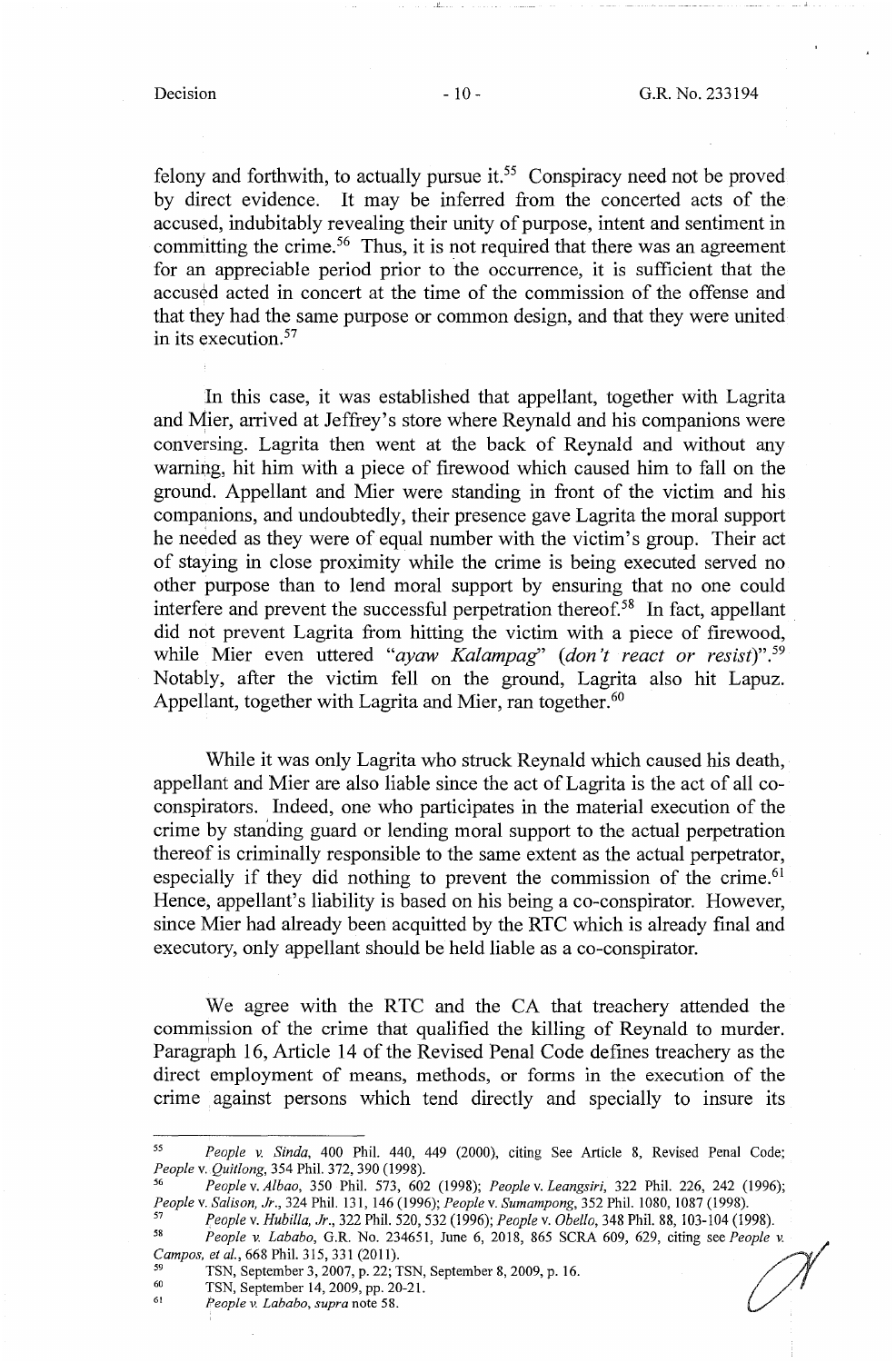execution, without risk to the offender arising from the defense which the offended party might make. The essence of treachery is that the attack is deliberate and without warning, done in a swift and unexpected way, affording the hapless, unarmed and unsuspecting victim no chance to resist or escape.<sup>62</sup>

> I I

Here, Reynald was just talking with Pesania and Lapuz in front of the store when appellant, Lagrita and Mier arrived. Lagrita then went at Reynald's back and without any warning, hit him on his nape with a piece of firewood. Reynald was completely unaware that such attack was coming, hence, he had no opportunity at all to defend himself. Lagrita deliberately and consciously adopted such mode of attack in order to avoid any risk to himself which may arise from any defense that Reynald might make.

Since there is treachery that attended the killing of Reynald, the RTC and the CA correctly convicted appellant of murder. Article 248 of the Revised Penal Code prescribes that the penalty for Murder is *reclusion*<br>nervetua to death. There being no aggravating or mitigating circumstance in *perpetua* to death. There being no aggravating or mitigating circumstance in the commission of the offense, the RTC correctly imposed the penalty of *reclusion perpetua* conformably to Article 63 of the Revised Penal Code.

As to the award of damages, we deem it proper to modify the CA's award of moral and exemplary damages to  $\text{\texttt{P75,000.00}}$  each in line with our ruling in *People v. Jugueta*.<sup> $63$ </sup> The CA's award of  $\overline{P}$ 75,000.00 as civil indemnity is sustained. I

The CA affirmed the RTC's award of actual damages in the amount of  $1.35,534.54$ . The settled rule is that when actual damages are proven by receipts during the trial amount to less than the sum allowed by the Court as receipts during the trial amount to less than the sum allowed by the Court as temperate damages, the award of temperate damages is justified in lieu of actual damages which is of a lesser amount.<sup>64</sup> Prevailing jurisprudence now fixes the amount of  $\overline{P50,000.00}$  as temperate damages in murder cases. Hence, we find it proper to award Reynald's heirs the amount of  $\text{\textsterling}50,000.00$ as temperate damages, in lieu of actual damages.

The difference between the modified awards herein granted and that of the CA's shall be the sole liability of appellant Albaran.<sup>65</sup>

i I

I

I

xx xx

I I

11 ! !

<sup>62</sup>  (2014). *People v. Racal,* 817 Phil 665, 677 (2017), citing *People v. Las Pinas, et* l., 739 Phil. 502, 524

<sup>63</sup>  783 Phil. 806 (2016).

<sup>64</sup>  65 *People v. Racal, supra* note 62, at 685.

Sec. 11. *Effect of appeal by any of several accused.* —

<sup>(</sup>a) An appeal taken by one or more of several accused shall not affect those who did not appeal, except insofar as the judgment of the appellate court is favorable and applicable to the who did not appeal,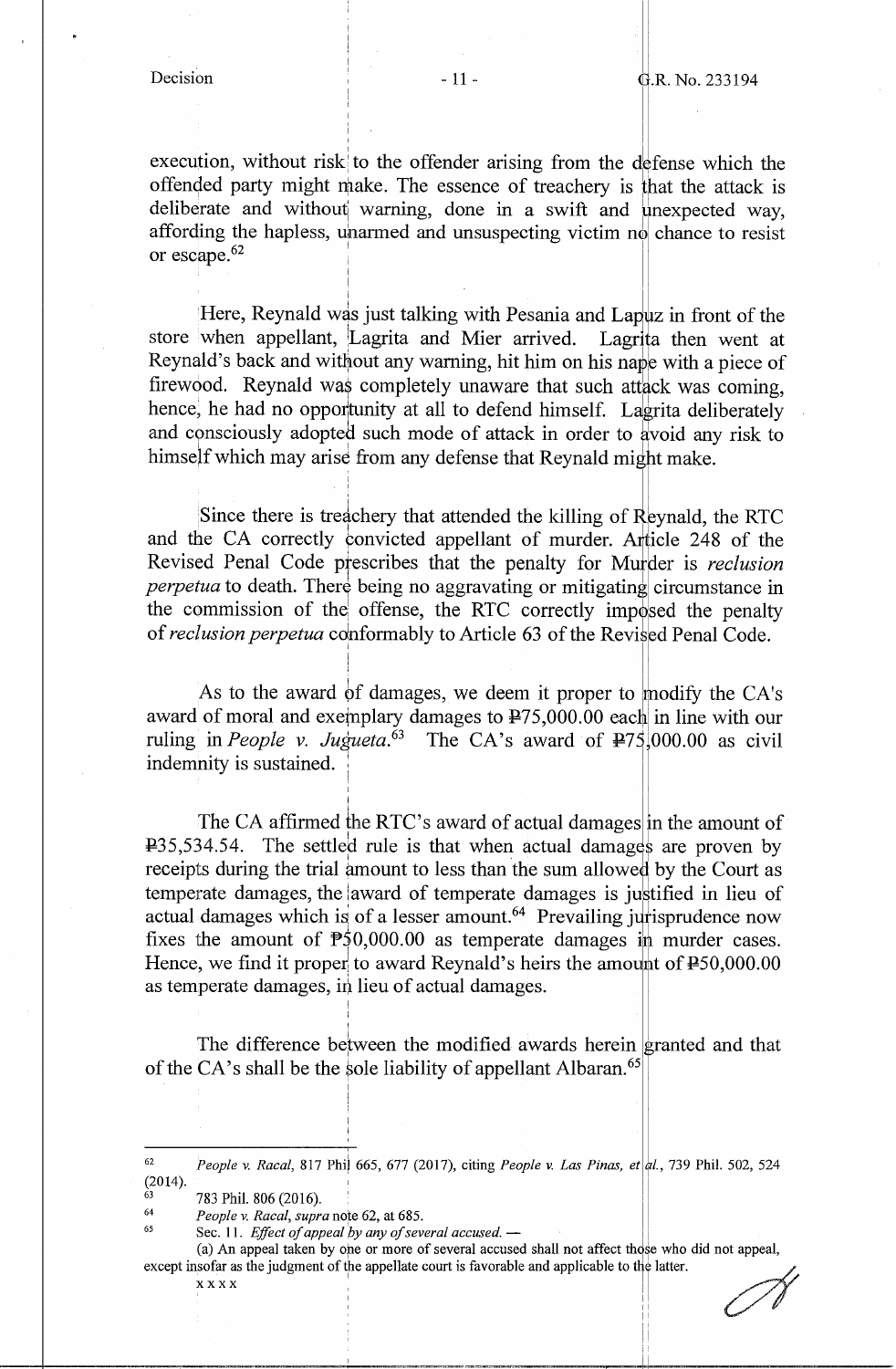We sustain the CA's award of interest at the rate of six percent  $(6\%)$ *per annum* on all monetary awards imposed.

**1 WHEREFORE,** the instant appeal is **DENIED.** The Decision dated May 8, 2017 of the Court of Appeals in CA-G.R. CR HC No. 01340-MIN is **AFFIRMED.** Appellant Arvin Albaran is found guilty beyond reasonable doubt as a co-conspirator in the crime of murder. He is hereby **ORDERED**  to **SOLIDARILY PAY,** with co-accused Almar Lagrita, the victim's heirs the amounts of  $\text{\textsterling}50,000.00$  as moral damages,  $\text{\textsterling}30,000.00$  as exemplary damages,  $\overline{P}$ 75,000.00 as civil indemnity and  $\overline{P}$ 35,534.54 as temperate damages.

However, appellant Arvin Albaran is further **ORDERED** to **PAY** the amounts of P25,000.00 moral damages, P45,000.00 exemplary damages and P14,465.46 temperate damages. All monetary awards shall earn interest at the rate of six percent  $(6%)$  *per annum* reckoned from the finality of this Decision until their full payment.

### **SO ORDERED.**

**DIOSDADO M. PERALTA** 

Chief *ustice*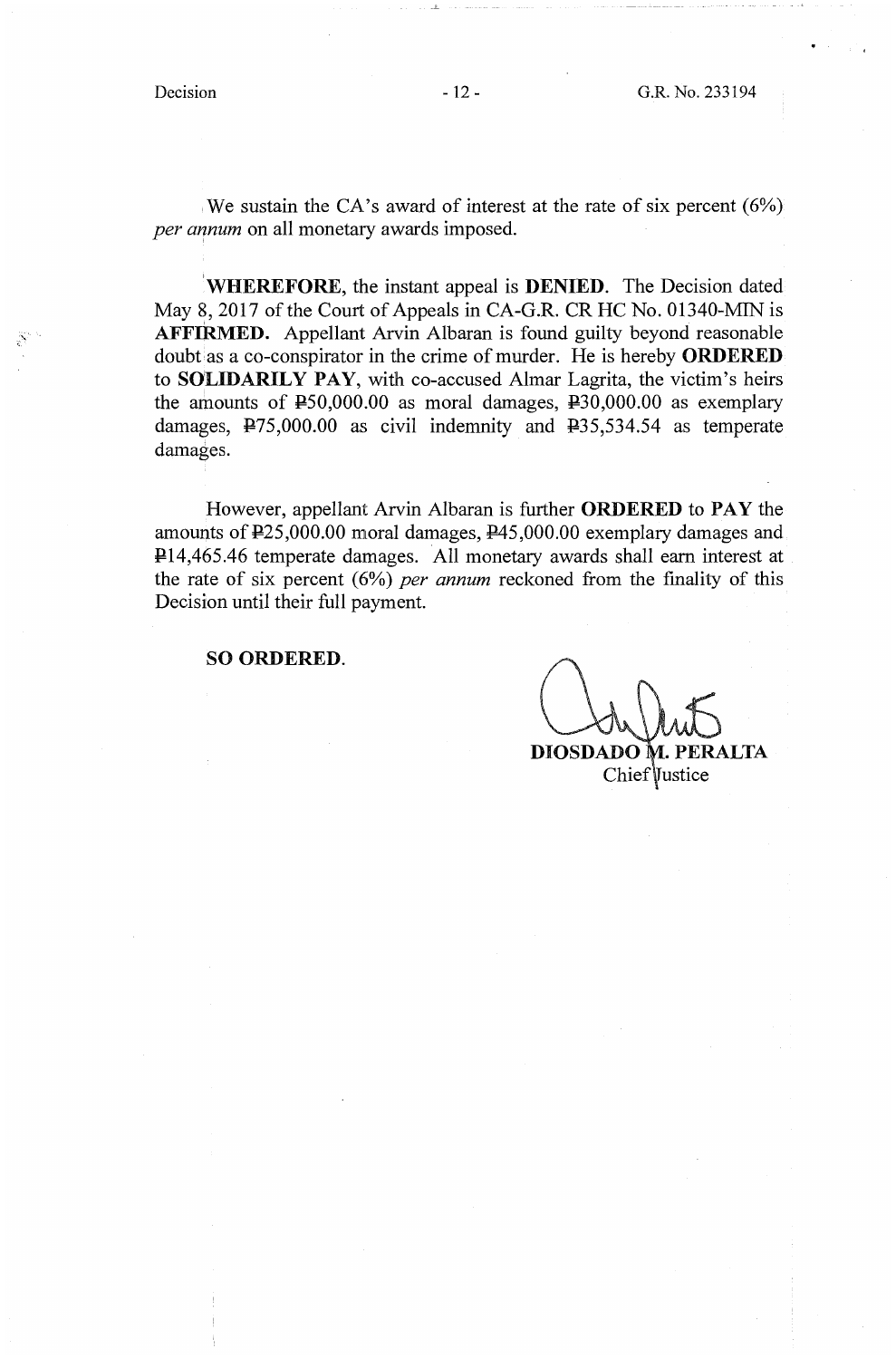| WE CONCUR:               | ALFREDO BENJAMIN S. CAGUIOA               |                          |
|--------------------------|-------------------------------------------|--------------------------|
| M l les                  | Associate Justice<br><b>AMY</b>           | <b>ZARO-JAVIER</b>       |
| <b>Associate Justice</b> | MARIO<br><b>OP EL</b><br>ssbeiate Justice | <b>Associate Justice</b> |
|                          | <b>CERTIFICATION</b>                      |                          |

Pursuant to Section 13, Article VIII of the Constitution, I certify that the conclusions in the above Decision had been reached in consultation before the case was assigned to the writer of the opinion of the Court's Division.

 $DIOSDADQ$ **M. PERALTA** 

Chier Justice